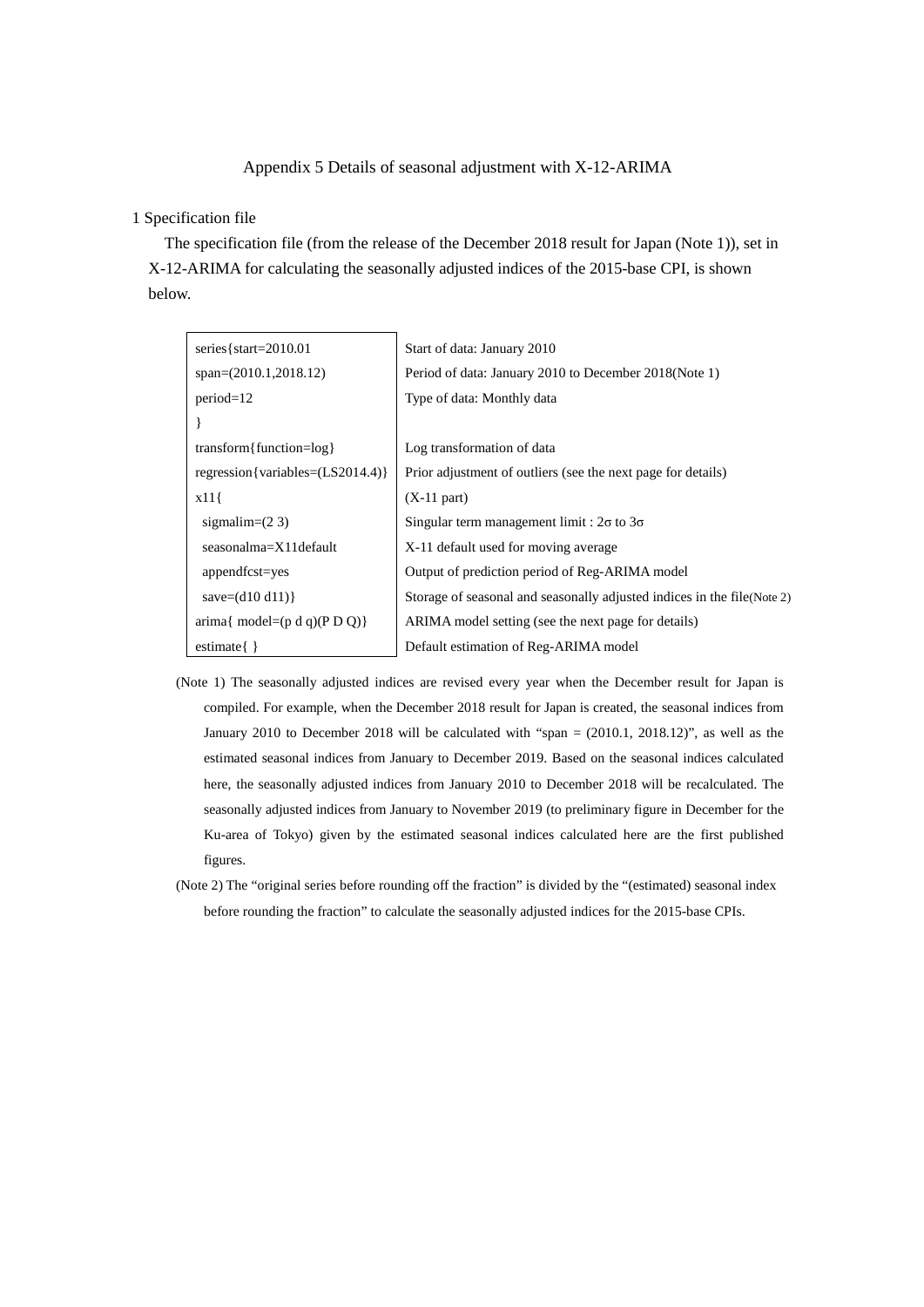## 2 ARIMA model setting and prior adjustment of outliers

The table below shows the ARIMA model and prior adjustment of outliers for each grouping\*.

|  | $(1)$ Japan                                                         |                                                            |                           |                                                                            |                    |
|--|---------------------------------------------------------------------|------------------------------------------------------------|---------------------------|----------------------------------------------------------------------------|--------------------|
|  | Group                                                               | After the release of the<br>December 2018 result for Japan |                           | (Reference) Before the release<br>of the November 2018 result for<br>Japan |                    |
|  |                                                                     | <b>ARIMA</b> model<br>(p d q)(P D Q)                       | <b>Outlier</b><br>setting | ARIMA model<br>(p d q)(P D Q)                                              | Outlier<br>setting |
|  | All items                                                           | (0 1 1)(0 1 1)                                             | LS2014.4                  | (0 1 1)(0 1 1)                                                             | LS2014.4           |
|  | All items, less fresh food                                          | (1 1 0)(0 1 1)                                             | LS2014.4                  | (1 1 0)(0 1 1)                                                             | LS2014.4           |
|  | All items, less imputed rent                                        | (0 1 1)(0 1 1)                                             | LS2014.4                  | (0 1 1)(0 1 1)                                                             | LS2014.4           |
|  | All items, less imputed rent<br>and fresh food                      | (1 1 0)(0 1 1)                                             | LS2014.4                  | (1 1 0)(0 1 1)                                                             | LS2014.4           |
|  | All items, less food (less<br>alcoholic beverages)<br>and<br>energy | (212)(110)                                                 | LS2014.4                  | (110)(110)                                                                 | LS2014.4           |
|  | All items, less fresh food<br>and energy                            | (1 1 1)(0 1 2)                                             | LS2014.4                  | $(1\ 1\ 1)(0\ 1\ 2)$                                                       | LS2014.4           |
|  | Goods                                                               | (211)(011)                                                 | LS2014.4                  | (0 1 1)(0 1 2)                                                             | LS2014.4           |
|  | Semi-durable goods                                                  | (0 1 0)(1 1 0)                                             | LS2014.4                  | (0 1 0)(1 1 0)                                                             | LS2014.4           |
|  | Goods, less fresh food                                              | (0 1 1)(1 1 1)                                             | LS2014.4                  | (1 1 0)(1 1 1)                                                             | LS2014.4           |

| After the release of the<br>ecember 2018 result for Japan |                    | (Reference) Before the release<br>of the November 2018 result for<br>Japan |                    |
|-----------------------------------------------------------|--------------------|----------------------------------------------------------------------------|--------------------|
| RIMA model<br>$d q$ (PDQ)                                 | Outlier<br>setting | ARIMA model<br>(p d q)(P D Q)                                              | Outlier<br>setting |
| (0 1 1)(0 1 1)                                            | LS2014.4           | (0 1 1)(0 1 1)                                                             | LS2014.4           |
| (1 1 0)(0 1 1)                                            | LS2014.4           | (110)(011)                                                                 | LS2014.4           |
| (0 1 1)(0 1 1)                                            | LS2014.4           | (0 1 1)(0 1 1)                                                             | LS2014.4           |
| (1 1 0)(0 1 1)                                            | LS2014.4           | (110)(011)                                                                 | LS2014.4           |
| (212)(110)                                                | LS2014.4           | (110)(110)                                                                 | LS2014.4           |
| (1 1 1)(0 1 2)                                            | LS2014.4           | (1 1 1)(0 1 2)                                                             | LS2014.4           |
| (211)(011)                                                | LS2014.4           | (0 1 1)(0 1 2)                                                             | LS2014.4           |
| (0 1 0)(1 1 0)                                            | LS2014.4           | (0 1 0)(1 1 0)                                                             | LS2014.4           |
| (011)(111)                                                | LS2014.4           | (110)(111)                                                                 | LS2014.4           |

## (2) Ku-area of Tokyo

| Group                                                            | After the release of the<br>December 2018 (final) result<br>for the Ku-area of Tokyo |                    | (Reference) Before the release<br>of the December 2018<br>(preliminary) result for the<br>Ku-area of Tokyo |                    |
|------------------------------------------------------------------|--------------------------------------------------------------------------------------|--------------------|------------------------------------------------------------------------------------------------------------|--------------------|
|                                                                  | <b>ARIMA</b> model<br>(p d q)(P D Q)                                                 | Outlier<br>setting | ARIMA model<br>(p d q)(P D Q)                                                                              | Outlier<br>setting |
| All items                                                        | (011)(011)                                                                           | LS2014.4           | (010)(011)                                                                                                 | LS2014.4           |
| All items, less fresh food                                       | (212)(011)                                                                           | LS2014.4           | (212)(011)                                                                                                 | LS2014.4           |
| All items, less imputed rent                                     | (011)(011)                                                                           | LS2014.4           | (0 1 0)(0 1 1)                                                                                             | LS2014.4           |
| All items, less imputed rent<br>and fresh food                   | (2 1 2)(0 1 1)                                                                       | LS2014.4           | (2 1 2)(0 1 1)                                                                                             | LS2014.4           |
| All items, less food (less<br>alcoholic beverages) and<br>energy | (2 1 2)(1 1 0)                                                                       | LS2014.4           | (212)(110)                                                                                                 | LS2014.4           |
| All items, less fresh food<br>and energy                         | $(1\ 1\ 1)(1\ 1\ 2)$                                                                 | LS2014.4           | $(1\ 1\ 1)(1\ 1\ 1)$                                                                                       | LS2014.4           |
| Goods                                                            | (212)(011)                                                                           | LS2014.4           | (0 1 0)(0 1 1)                                                                                             | LS2014.4           |
| Semi-durable goods                                               | (0 1 2)(0 1 1)                                                                       | LS2014.4           | (0 1 2)(0 1 1)                                                                                             | LS2014.4           |
| Goods, less fresh food                                           | (212)(011)                                                                           | LS2014.4           | (212)(011)                                                                                                 | LS2014.4           |

| After the release of the<br>December 2018 (final) result<br>for the Ku-area of Tokyo |                    | (Reference) Before the release<br>of the December 2018<br>(preliminary) result for the<br>Ku-area of Tokyo |                    |
|--------------------------------------------------------------------------------------|--------------------|------------------------------------------------------------------------------------------------------------|--------------------|
| RIMA model<br>$d q$ $(P D Q)$                                                        | Outlier<br>setting | ARIMA model<br>(p d q)(P D Q)                                                                              | Outlier<br>setting |
| (011)(011)                                                                           | LS2014.4           | (0 1 0)(0 1 1)                                                                                             | LS2014.4           |
| (2 1 2)(0 1 1)                                                                       | LS2014.4           | (2 1 2)(0 1 1)                                                                                             | LS2014.4           |
| (011)(011)                                                                           | LS2014.4           | (010)(011)                                                                                                 | LS2014.4           |
| (2 1 2)(0 1 1)                                                                       | LS2014.4           | (212)(011)                                                                                                 | LS2014.4           |
| (2 1 2)(1 1 0)                                                                       | LS2014.4           | (212)(110)                                                                                                 | LS2014.4           |
| $(1\ 1\ 1)(1\ 1\ 2)$                                                                 | LS2014.4           | $(1\ 1\ 1)(1\ 1\ 1)$                                                                                       | LS2014.4           |
| (212)(011)                                                                           | LS2014.4           | (0 1 0)(0 1 1)                                                                                             | LS2014.4           |
| (0 1 2)(0 1 1)                                                                       | LS2014.4           | (0 1 2)(0 1 1)                                                                                             | LS2014.4           |
| (212)(011)                                                                           | LS2014.4           | (212)(011)                                                                                                 | LS2014.4           |